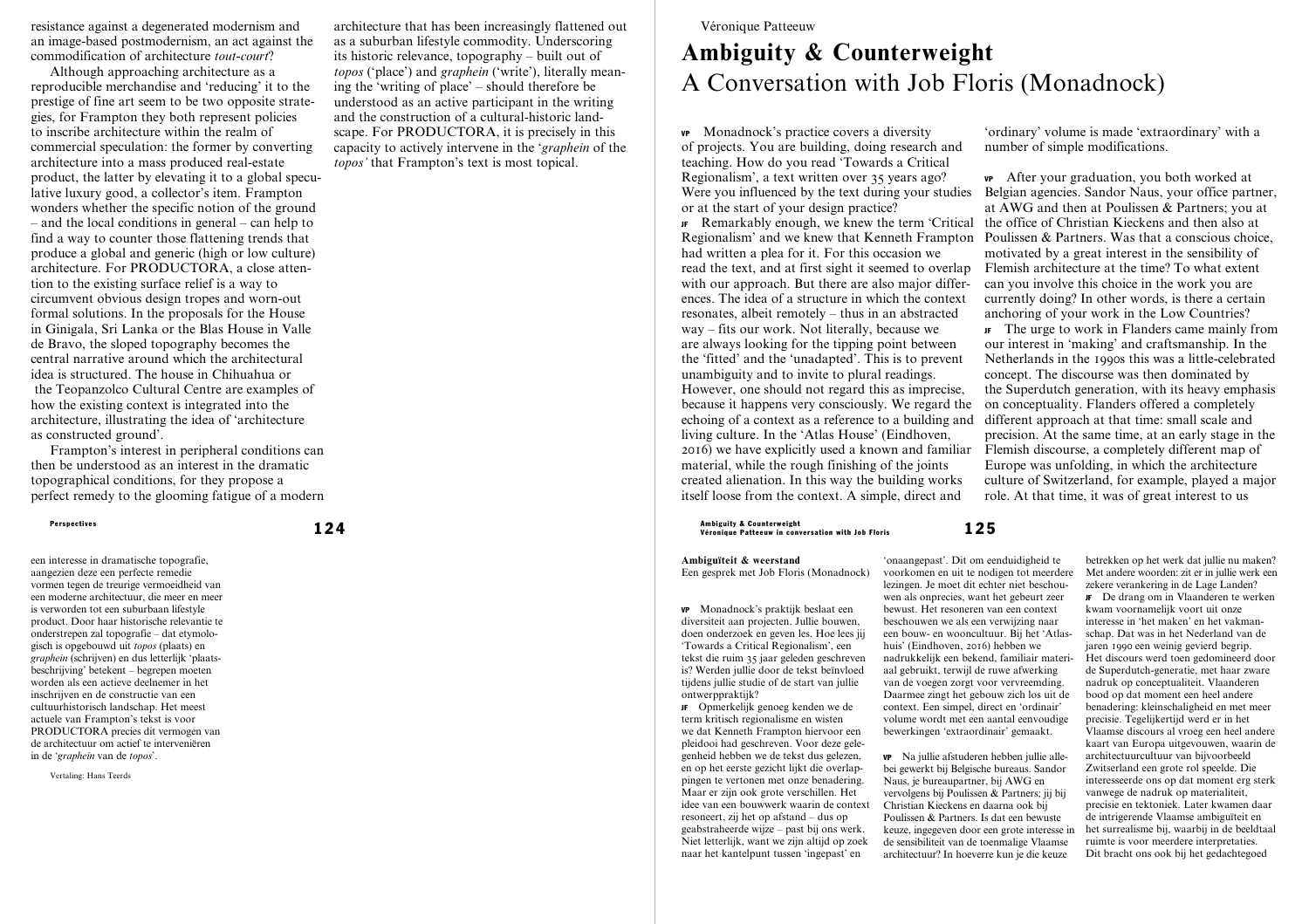

Monadnock, Atlas House, context

Monadnock, Atlas House, interior/ interieur Monadnock, Atlas House, roof terrace/ dakterras





because of its emphasis on materiality, precision and tectonics. Later, the intriguing Flemish ambiguity and Surrealism were added, with room for multiple not a result of the functional diagram of the interior. interpretations in the visual language. This also brought us to the ideas of Robert Venturi, in which ambiguity plays a major role – beautifully summa rised in his term 'Both/ And'.

Positioning ourselves as architects rooted in the Low Countries raises the question of which elements are exactly regional. This is difficult to formulate very precisely and, moreover, at the moment it is unfortunately easy to confuse it with nationalist sentiments. We are undoubtedly European architects, because we find a lot of inspiration (and meet many like-minded people) all over Europe.

VP How does that translate into architecture? Your work is characterised by a great attention to materiality. The materiality of brick, joints and window frames gives your work certain tectonics. Your architecture is experienced not by looking, but also by feeling. The façade is not the result of a stack of floor plates, not even an envelope that encompasses everything. Your projects present themselves by means of carefully composed façades: either through window openings, a classic three-division or the chosen material. As you reminded us earlier, in the Atlas House the func tional and banal joint is given a new status. How important is materiality for you?

JF The Atlas House is mainly based on a strategy

## 127 Ambiguity & Counterweight Véronique Patteeuw in conversation with Job Floris

van Robert Venturi, waarin ambiguïteit een grote rol speelt – prachtig samengevat in zijn term *Both/ And* .

Onszelf positioneren als architecten die geworteld zijn in de Lage Landen, roept de vraag op welke elementen dan precies regionaal zijn. Dat is lastig om heel precies te formuleren en bovendien momenteel helaas eenvoudig te verwarren met nationalistische sentimenten. We zijn zonder twijfel Europese architecten, want we vinden veel inspiratie (en ontmoeten veel gelijkgestemden) in heel Europa.

VP Hoe vertaalt zich dat in de architectuur? Jullie werk wordt gekenmerkt door een grote aandacht voor materialiteit. De materialiteit van baksteen, van voegen en raamkaders verleent jullie werk een zekere tektoniek. Je ervaart die niet alleen door te kijken, maar ook door te voelen. De gevel is geen resul tante van een stapeling vloerplaten, ook niet een envelop die alles omvat. Jullie projecten presenteren zich door middel van zorgvuldig gecomponeerde gevels: hetzij door raam -

openingen, een klassieke driedeling of het gekozen materiaal. Zoals jullie al eerder memoreerden: in het Atlas-huis krijgt de functionele en banale voeg een nieuw statuut. Hoe belangrijk is materialiteit voor jullie? JF Het Atlas-huis is vooral gebaseerd op een strategie die we kennen van Adolf Loos – interieur en exterieur tot op zekere hoogte loskoppelen. De gevel is geen resul tante van het functionele diagram van het interieur. Ons startpunt ligt vrijwel altijd bij de gevel. Vanuit tektonisch perspectief hebben wij hier de gevels vooral als bekle ding opgevat, waarmee het interieur wordt verhuld. De suggestie van een weefsel wordt gewekt door het voegwerk, dat zich als onderscheidende laag manifesteert.

In ons werk is de dimensie van mate rialiteit inderdaad een belangrijke factor. Met materialiteit pareren we een te hoge mate van abstractie. Onze interesse in materialiteit en tektoniek willen we echter niet onderbouwen met de waarheidsvin ding van Frampton. Het bewust afwijken en tarten van conventies over omgang met

we know from Adolf Loos – to disconnect interior and exterior to a certain extent. The façade is Our starting point is almost always at the façade. From a tectonic perspective, we have mainly conceived of the façades as cladding, which conceals the interior. The suggestion of a fabric is created by the jointing, which manifests itself as a distinc tive layer.

In our work, the dimension of materiality is indeed an important factor. With materiality we parry an excessive degree of abstraction. However, we do not want to substantiate our interest in materiality and tectonics with Frampton's finding of truth. Deliberately deviating from and defying conventions on material handling, as we find in the work of Robert Venturi, is equally produc tive and legitimate. The simultaneity of opposing ideas is of increasing interest to us. We try to make buildings that are not immediately and completely comprehensible, but – because of their layering – slowly unfold.

VP Back to the text by Frampton. You said that you recognised a lot in it, but that there are also big differences between what he advocates and the work of Monadnock. What differences do you see?

JF In our designs, location-specific information is always encrypted. We always try to anchor a build ing in a specific context to prevent it from becom ing footloose and create the impression that it could land anywhere. But context is not everything.

> materiaal, zoals we dit terugvinden in het werk van Robert Venturi, is even produc tief en legitiem. De gelijktijdigheid van elkaar tegensprekende ideeën interesseert ons in toenemende mate. We proberen dan ook gebouwen te maken die zich niet onmiddellijk en volledig laten doorgron den, maar zich – door hun gelaagdheid – langzaam ontvouwen.

> VP Terug naar de tekst van Frampton. Je zei dat je er veel in herkende, maar ook dat er grote verschillen zijn tussen waar hij voor pleit en het werk van Monadnock. Welke verschillen zie je?

> JF In onze ontwerpen is altijd plaatsge bonden informatie versleuteld. We doen altijd een poging een gebouw in een speci fieke context te verankeren om te voorko men dat het *footloose* wordt en de schijn wekt dat het overal zou kunnen landen. Maar context is niet alles. We zoeken ook naar autonomie van het object. We permitteren ons om het vocabularium of de woordenschat van de architectuur te